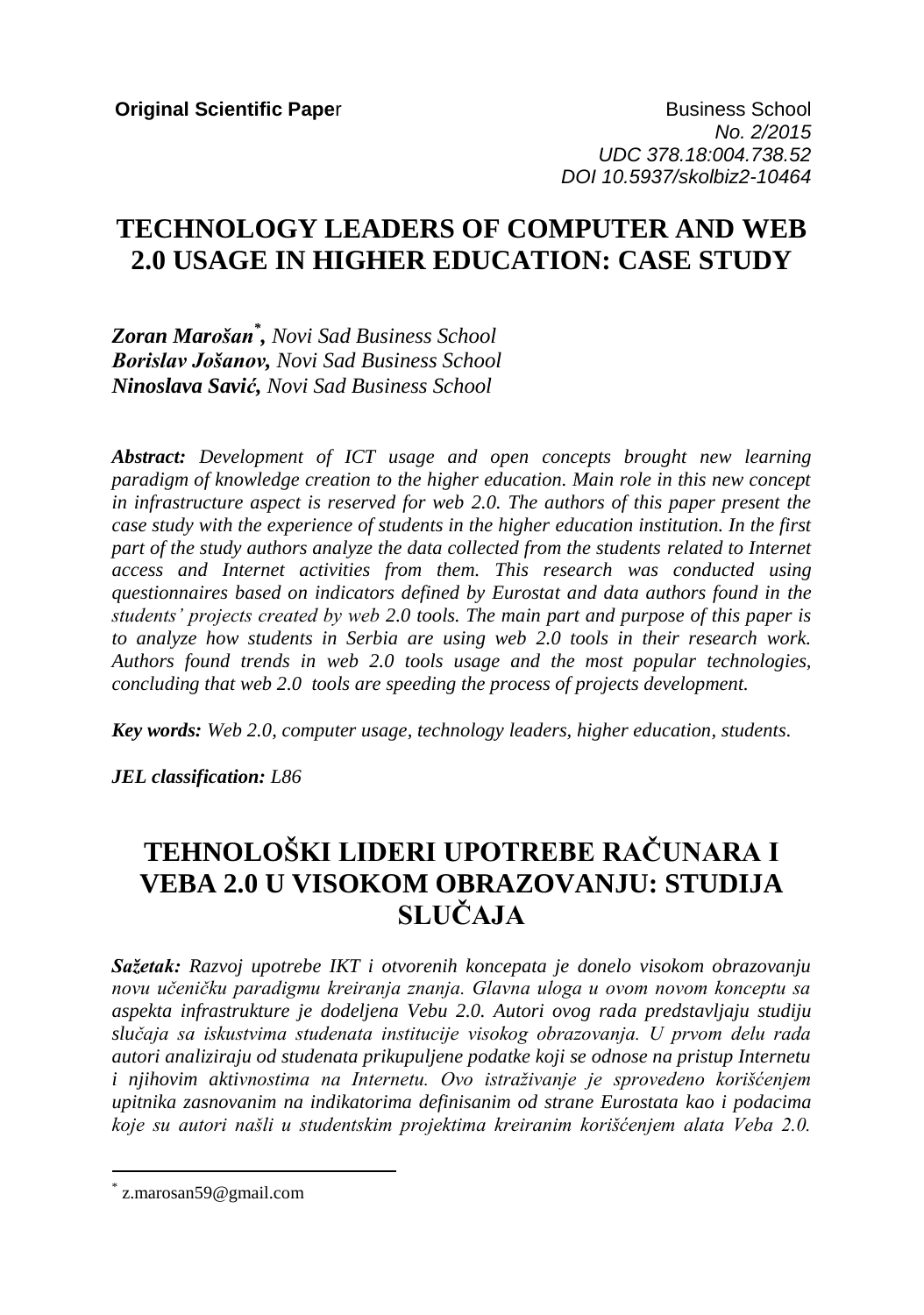*Glavni cilj ovog rada je da se analizira kako studenti u Srbiji koriste alate Veba 2.0 u njihovom istraživačkom radu. Autori su uočili određene trendove u korišćenju alata Veba 2.0 i najpopularnijih tehnologija, zaključujući da alati Veba 2.0 ubrzavaju proces razvoja projekata.*

*Ključne reči: Veb 2.0, upotreba računara, tehnološki lideri, visoko obrazovanje, studenti.*

### **1. INTRODUCTION**

The world is becoming increasingly connected place today. Digitalization in telecommunication sector created long time trend of intensive integration and development of information and communication technologies (ICT). As the Internet continues to evolve, new ICT and application solutions constantly appear in our practice, with the Web in the core of these technologies. In 17 years period, Web, as the main part of the implementation of new technologies, has grown from the scientist's group work tool into a global information space. Intensive development of modern ICT has caused thorough changes in all aspects of life including the state and conducting.

New ICT caused a dramatic change in the way people live, learn and work and this process is accompanied by social, industrial, and organizational reconstructions and innovations. The social web (Web 2.0) is a set of social relations that link people through the World Wide Web. In the period when the social web concept was introduced, it became more important than ever to enter into a new, more social and participatory phase, with new, open wave on innovations coming to the surface, as Von Hippel (2005) points it. Among different processes that are involved in this innovation wave, authors found learning as one of the most significant parts.

That is why the main contents of this paper describe the development of learning metaphors and concepts of social web, important for new learning processes. Finally, authors present the case study in Higher Business School for Professional Studies in Novi Sad (HBSNS), with the student experiences found in this higher education institution.

#### **2. NEW LEARNING METAPHOR**

BUSINESS SCHOOL, 2/2015, 32 – 48 Reflection and meta-cognition are essential aspects of constructing knowledge, where designers have to conceptualize learning experiences that students can personalize. Design activities for knowledge sharing among students are a major source of content and pedagogy. As a consequence, learning activities should enable learners to access their experiences, knowledge, and beliefs. In the core of those aspects of learning, authors find a social activity that is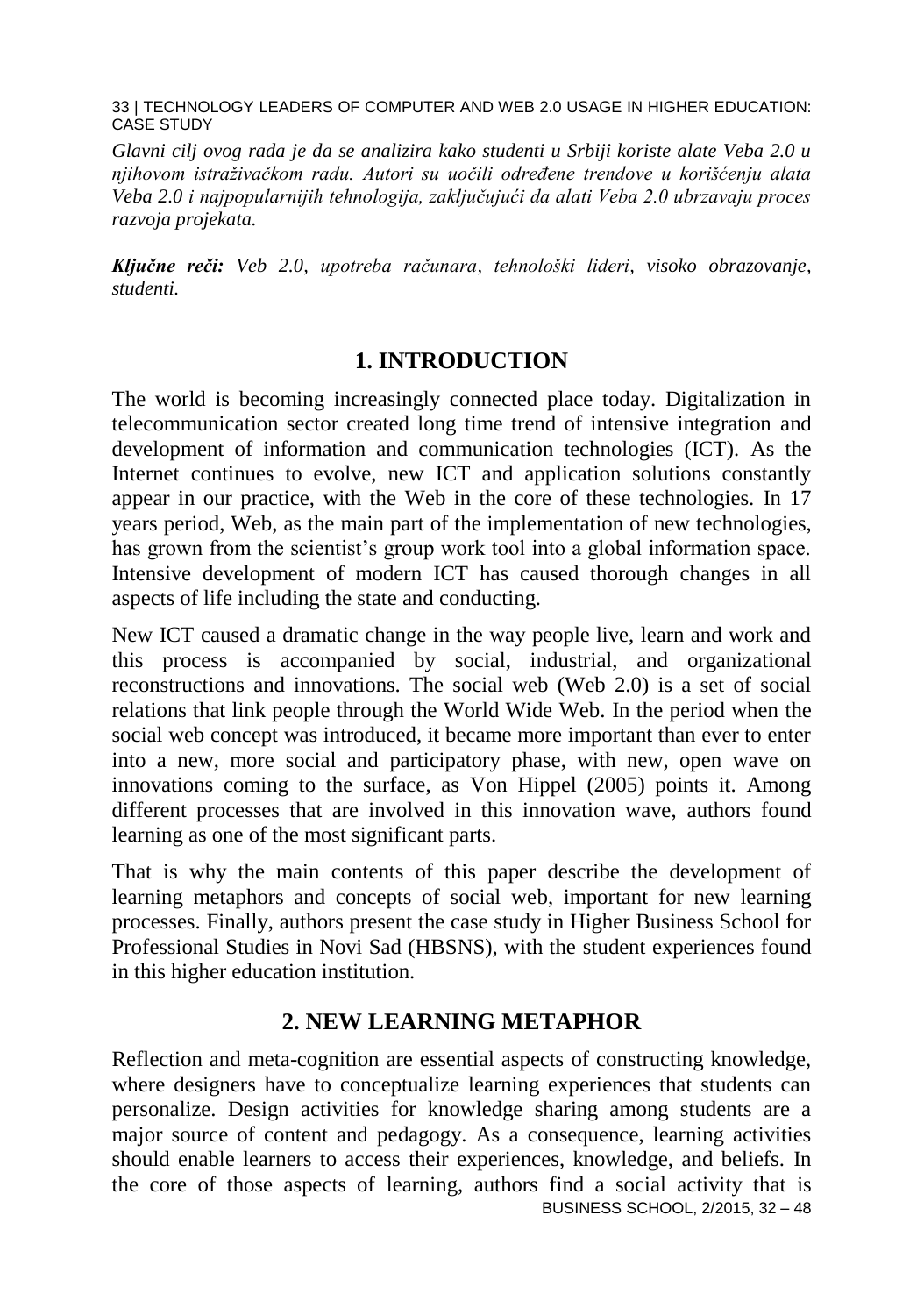enhanced by shared inquiry, but education is also a two-sided transaction where effective use of technology requires special institutional organization. New technologies are generally very helpful in the most of learning activities and they are used for common ways of teaching for a years, but this other direction of transactions that are coming from the learners is specially forced by the Internet new ICT, opening the space for new models of active participation for both sides in education process.

Openness in education is becoming a new hype or a paradigm shift. In the recent years, the term "open*"* has been used as a variety of contexts that describe teaching and learning materials. As Wiley (2010) concludes, "open content, open educational resources, open courseware, and open textbooks are all part of the current higher education discourse". Social web brings important cultural changes, with the openness as hallmark. Software infrastructure is based on open source, while open content of metadata is in the form of micro contents.

In this new context, with the ICT as a facilitator, authors can find two wellknown learning metaphors defined by Sfard (1998) and the third that is coming from the activity theory. The first two metaphors of learning are acquisition and participation and they are creating the basics for various models and theories of learning. According to these metaphors, existing written knowledge has to be reconstructed in educational institutions in the way that it will build new knowledge within communities. The acquisition metaphor relies on the idea that knowledge is a property of an individual mind, while the participation metaphor assumes that learning is an interactive process of participating in shared learning activities. According to Paavola et al. (2004), knowledge creation metaphor is a third main metaphor of learning becoming more important in modern society, explaining how knowledge advancement takes place. They see learning as analogous to innovative processes of inquiry where something new is created and the initial knowledge is either substantially enriched or significantly transformed during the process. The first, acquisition metaphor emphasize individuals and conceptual knowledge, participation metaphor highlights interactions, meaning making process and situated cognition, while knowledge creation metaphor underline practices and artifacts developed collaboratively. This third metaphor is in the core of new learning models, based on intensive use of ICTs.

Following that track, authors are coming to the advent of digital campus, what caused that numerous changes have occurred. As we are in the phase of early developments, we are able to improve efficiencies and eliminate the need for human intervention to conduct routine activities (Wankel, & Wankel 2011).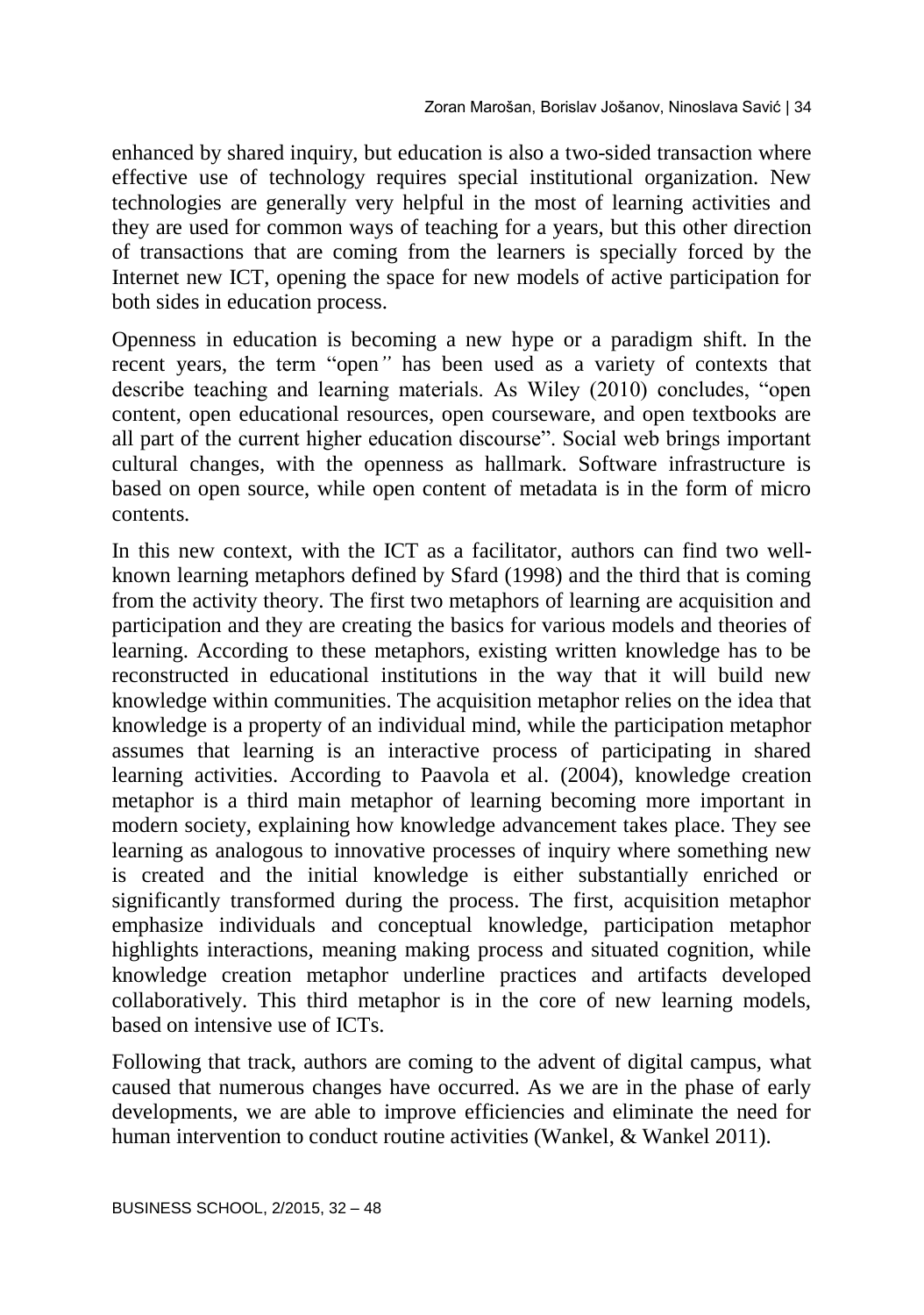#### **3. SOCIAL WEB CONCEPT**

Today we are not remembering what people had to do to find the answer to a question before the Web (Chi, 2012). In the last decade, it is possible to find that much more people use the web instead of books, yellow pages, or libraries to search for information. Information overload is the result of billions of web pages published on servers worldwide, bringing the lack of well-organized filtering and classification services.

Social media and Web 2.0 technologies change the distribution of information, where users must realize that they are structurally embedded in online networks of interconnected and equitable actors (Fieseler, & Fleck, 2013). Creator of the web Tim Berners-Lee said: "I have always imagined the information space as something to which everyone has immediate and intuitive access, and not just to browse, but to create". Those visionary words are beginning to be fulfilled since 2005, when the landscape of Internet mapping technologies has changed dramatically and new techniques are used. In that period whole range of web sites, communities and applications have emerged, created according to the people-to-people paradigm called Web 2.0 or social web. The term Web 2.0, coined by Dougherty and O'Reilly, is often applied to a heterogeneous mix of relatively familiar and emergent technologies, with the idea of harnessing the collective intelligence of crowds to give information a value (O'Reilly, 2007). We can say that key elements of Web 2.0 include:

- Really Simple Syndication (RSS) are rapidly disseminating awareness of new information;
- blogs are describing new trends;
- wikis are main part in sharing knowledge; and
- podcasts are helping with the idea to make information available "on the move".

Result of this process is the actual Social web movement, based on the concepts of micro content and openness that are combined into a larger conceptual strand. Thus, we come to the new role for users, playing more of a foundational role on "the wisdom of the crowds" argument. This new platform responds deeply to its users in a new form of metadata called folksonomy, organized on the sets of words generated by users and attached to the contents. In this way, social web gives the opportunity to any user to take part in creation of huge amount of contents in the database behind. The focus of this widely read-write Web is on the power of community to create and validate metadata. Forms of these folksonomies have free forms of organization, based on tags, with different "hooks" that are set up to be used in future integration.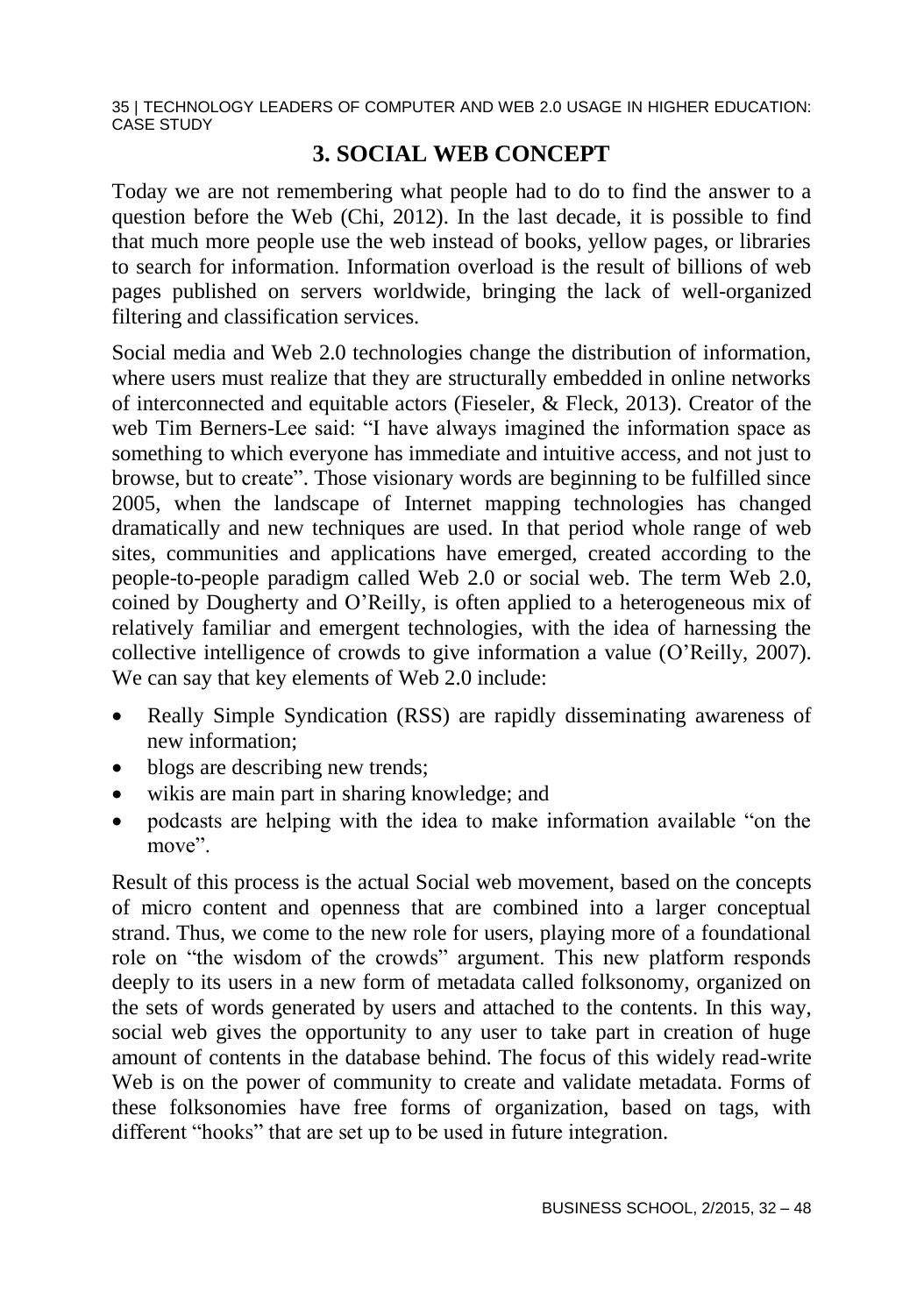This idea about the creation of collective intelligence placed in the database behind the web technologies is very important for the success of this complex group of different solutions. Dominantly social web is a social change, where technical part of the Web has not change very much. Functionally, it is about the power of networks: links, collaboration, content and reach, and friends.

In the most of the cases, after a period of searching for the best solutions, they are reshaped into blogs, wikis, video presentations, web feeds etc. When computer networks link people like machines, we call them social networks (Wellman et al., 1996). Network with people in the nodes and relations between them as the ties is the infrastructure that is used for virtual communication. According to Turban and Volonino (2010), social network is a place where people create their own space or home page where they write blogs, post pictures, videos and music, share ideas and link to the other persons. These new types of social media tools are creating an opportunity to share or aggregate data, but also giving a chance to the users to be part of the authoring process (Jošanov et al., 2010). In this moment, when we speak about development of social web, we do not think about new theories or some fundamental concepts within theories, but we can describe it as some shift in how we view the web.

The road to find solutions for these issues leads to the systematic approach for introduction of social web technologies into the formal learning system of higher education institutions. Social web needs new social media tools that are in increasing use across higher education. Integral use of Web 2.0, cloudcomputing technology and its use in education has the common aim to provide best services with blogs, RSS, instant messaging, social networking services, wikis, and social tagging applications. Speaking about higher education, authors found that live blogs, Facebook events, Wiki contents, YouTube multimedia recordings, Twitter hash tags, and Flickr groups are becoming a regular feature of academic conferences and events.

Looking at the gamma of online applications used in education processes, education professionals felt that virtual learning networks, video sharing and online event scheduling are the most important educational Web 2.0 applications (Pritchett et al., 2013).

To implement Social web in higher education authors find many new issues. According to [Sangeeta Namdev](javascript:__doLinkPostBack() (2012), ICT caused drastic changes in all service sectors along with higher education, where the academic environment is changing from formal education to distance and online learning mode. Thus, the integration of public domain software in education process brings the problems of information quality and sustainability, without the formal owner and guarantee. That is fostering the question which objects or tools from social web are justified in terms of learning objectives. Hew and Cheung (2013) discuss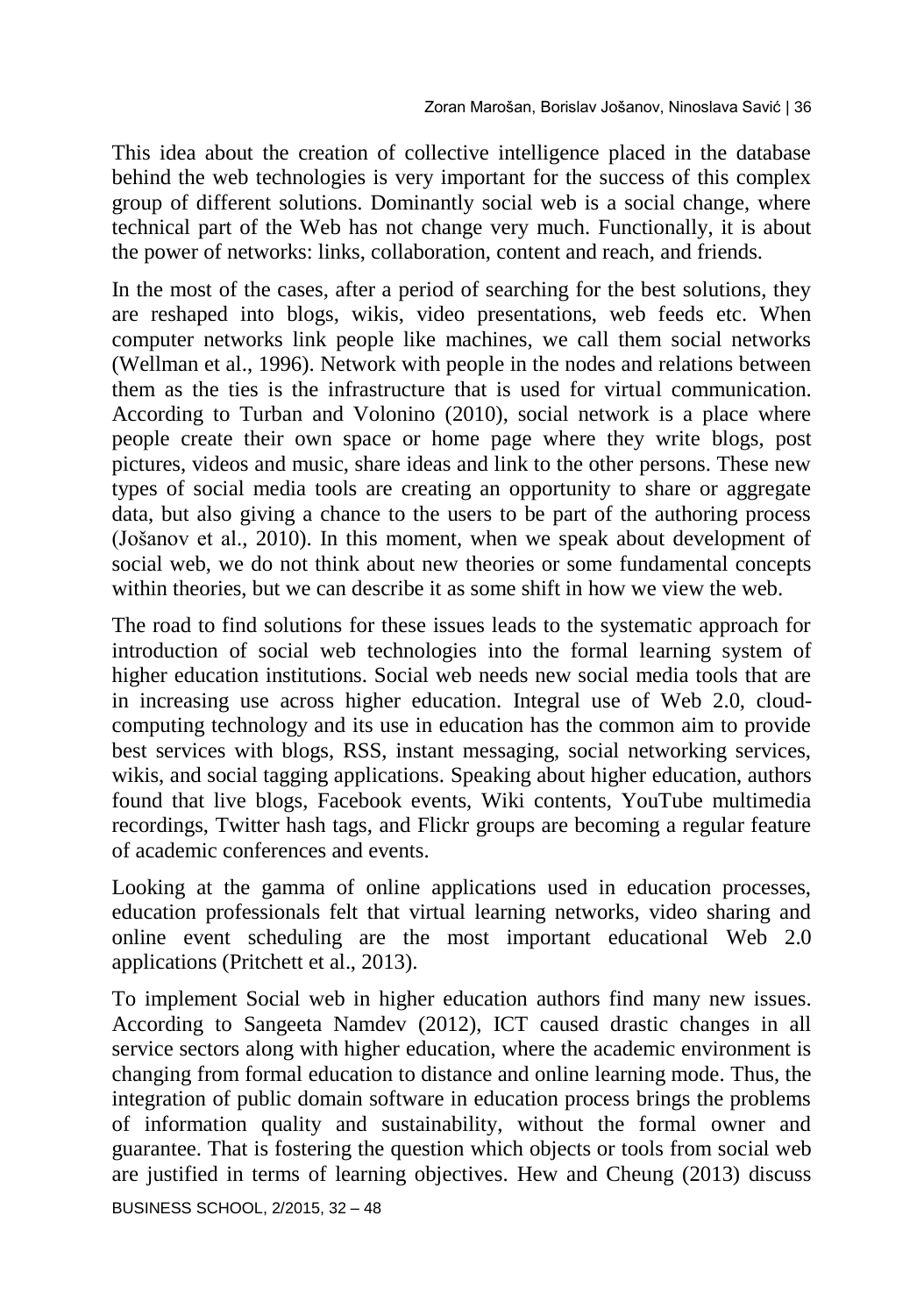pedagogical approaches related to the use of Web 2.0 technologies in higher education settings, finding that actual evidence regarding the impact of Web 2.0 technologies on student learning is as yet fairly weak, but the use of Web 2.0 technologies appears to have a general positive impact on student learning. Those positive effects are not necessarily attributed to the technologies, but how the technologies are used in pedagogical processes. Web 2.0 can be efficiently applied is in higher education, where the most of students have embraced Web 2.0 and use it in education process and everyday' life by changing the way they communicate within and outside of school, through many Web 2.0 tools (Peštek et al., 2012).

Users of Web 2.0 tools have a new nickname: Students 2.0, well-known as self learners, self searchers, fast communicators, self publishers, and self motivated [\(Sangeeta Namdev,](javascript:__doLinkPostBack() 2012).

Social web and academic ethos are two opposite sides in many aspects, but the main question is how much meta noise in information can be tolerated. That is why the response to the opportunity and challenge of social web is still measured in individual cases, but not in a common practice.

### **4. RELATED WORKS AND FRAMEWORK**

Among the top interests of researchers today is Web 2.0 (social web), analyzed in many papers. In the paper of Anderson (2010), the key objective is to examine the work in this area and to tease out some of the key elements, like the needs to have a distinction between concerns around quality of service and usercentered change, services and applications that have been driven by social web ideas. In their visionary paper, authors discuss about adaptive and intelligent Web-based educational systems, which have to provide an alternative to the traditional just-put-it-on-the-Web approach in the development of Web-based educational courseware (Brusilovsky, & Peylo, 2003). Greenhow (2007) reports on common uses of Web 2.9 in education process, with the idea to shape the direction of the field, with the implications for the design of future research, where teacher education initiatives are discussed in details. Developments in the Semantic Web also raise new issues that analyzed in Web-based educational applications (Devedžić, 2004).

Another paper analyzes the notions of emergence, connections, and designs for learning to conceptualize high school students' interactions when using online social media as a learning environment (Casey, & Evans, 2011). The group of authors visualizes challenges in tourism that are associated with the developments of the social web out of a scientific and practical point of view (Amersdorffer et al, 2012). According to the group of authors, program planners need to be creative in their promotion efforts and consider how Web 2.0 social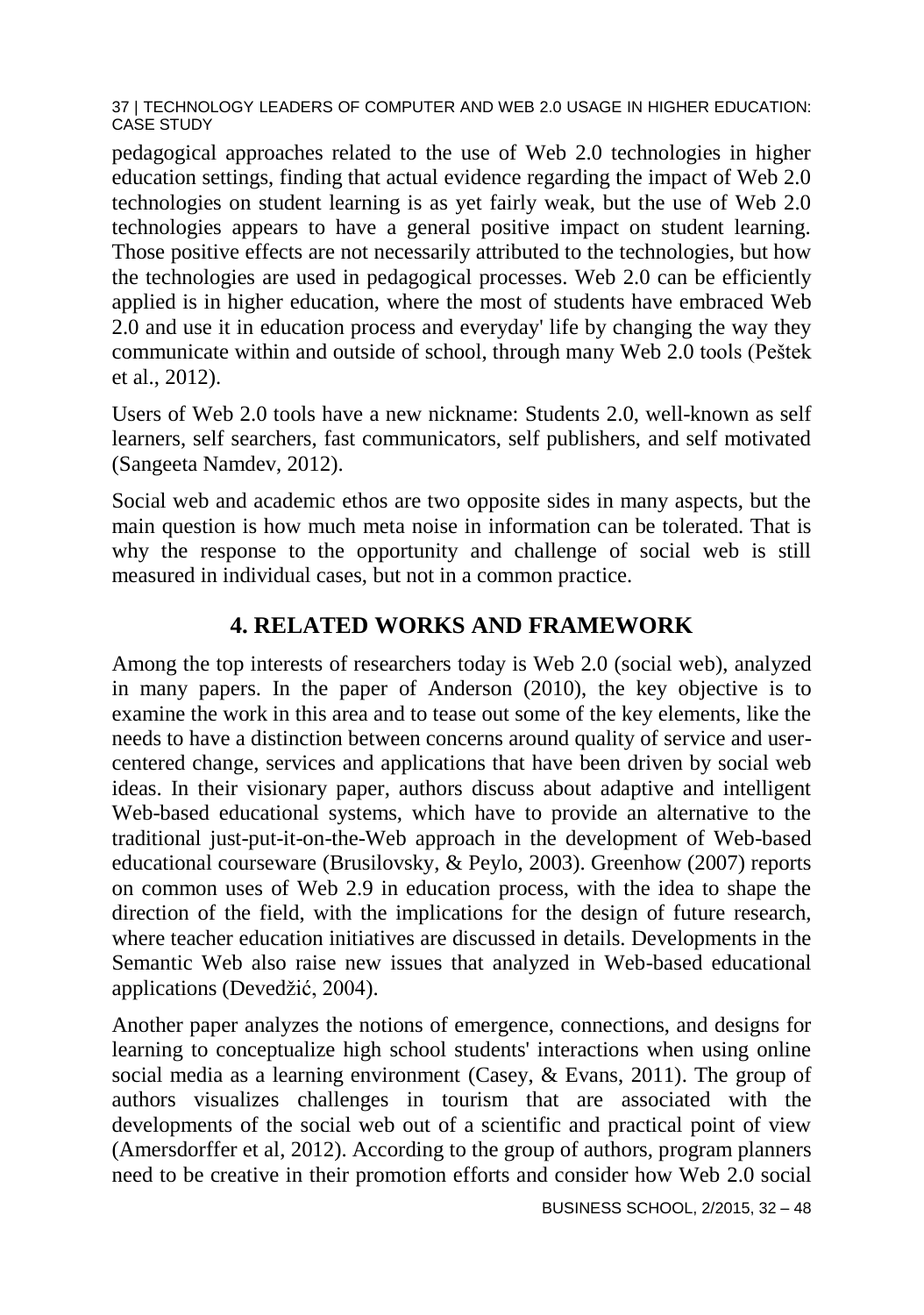media can be incorporated to better market their products to the intended priority population (Thackeray et al., 2008).

McLean, Richards and Wardman (2007) found in their research that Web 2.0 is a "revolutionary way of managing", but they also think that we have to take care about cautious thinking, testing and evaluation research that are still needed in order to establish "best practice models" for leveraging these. Chou et al. (2013) in their study explored seven constructs: purposive value, hedonic value, social identity, social support, interpersonal relationship, personality traits, and intimacy as the factors predicting Facebook and Google usage. Ahrens et al. (2010) analyze the students' view on the relationship between social dimension of Web 2.0 technologies and e-learning within education. Another research investigates physical education undergraduate students' views on the use of social networking, one of the most typical representations of Web 2.0 technologies (Sezen Balcikanili, 2012).

Our research was conducted in a period of three years: 2010, 2011 and 2013, with the students at HBSNS. The research has two parts. In the first part, authors collected and processed the answers on the questions taken from the Eurostat standard methodology that takes part every year. The results of this part of the research are presented as percentages of the conducted population. After that, they are compared with the results of Eurostat investigation, taken on the similar group of the examinees. Second part of this research was implemented on the results of student projects created during the exercises in the teaching process, where students were addressed to use social web tools for their research process. The results presented in this part of the research show the percentage of different social web tools participation in students project research.

The goal of our research, whose results are discussed in this paper, was to find how students see and use different social web tools for research process. For this purpose, authors took three groups of students in three different, previously mentioned years and they gave them the task to do research in the area they choose using the social web tools and to make the study referring to the social web tools used during the research. After they finished their research, authors analyzed the results. Some statistics of these results are presented roughly in the following part of text. In 2010, authors analyzed project results of 92 studies; there were 102 in 2011, and 89 in 2013.

At the same time, the authors collected some basic data related to Internet access and Internet activities from them. They based our questionnaire on indicators defined by Eurostat in the field of Information society (Eurostat, 2014). Authors will present in the following text some of those data.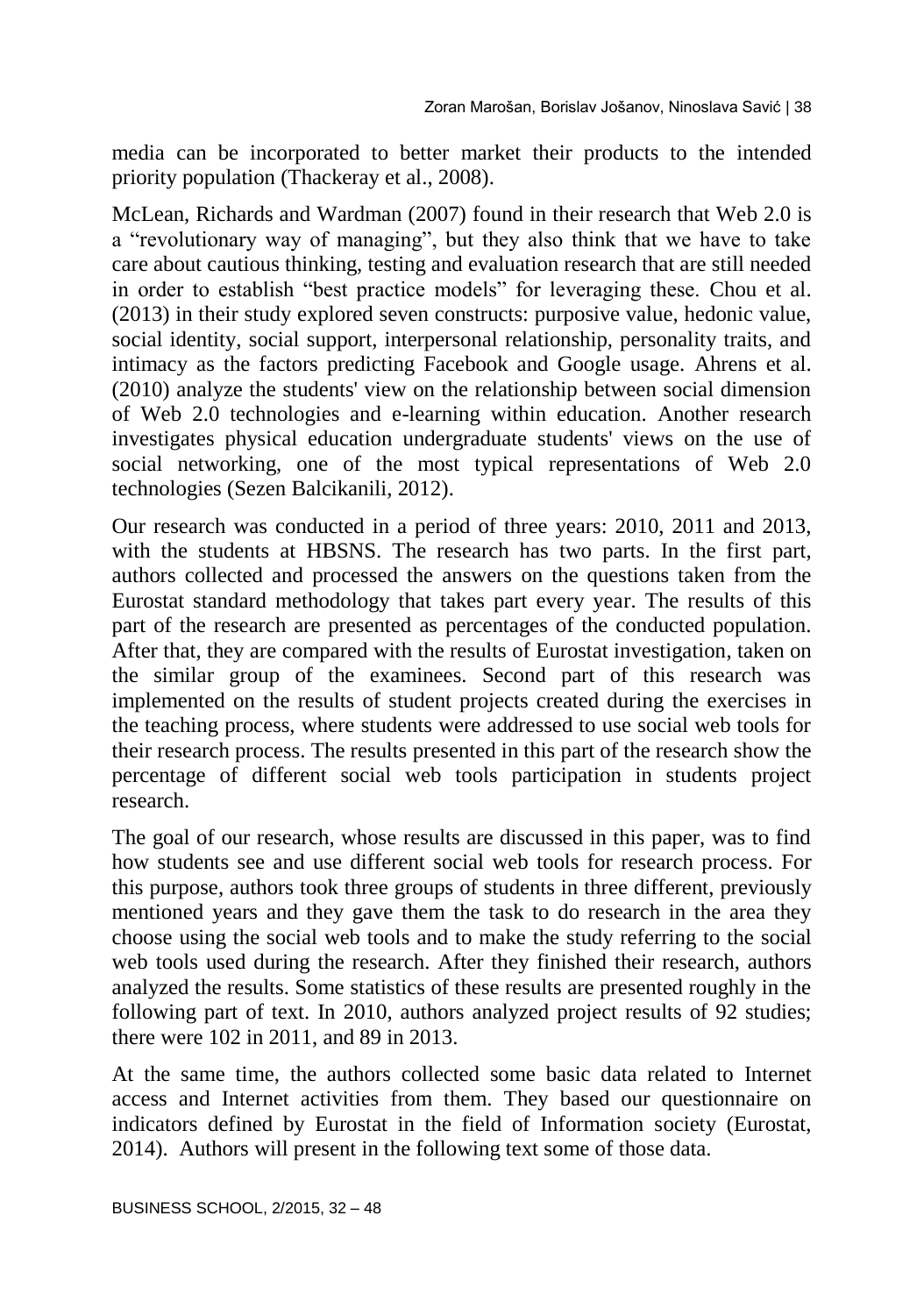### **5. COMPUTER USAGE IN HBSNS**

HBSNS is the second largest higher business school in Serbia. It is connected to the National Research and Education Network, the Internet backbone network for academic purposes in Serbia. The information system of HBSNS is designed with intranet and database as a main infrastructure. Multiple channels for student services could be available for student use: face-to-face, information board, fixed phone, information kiosks, web site and SMS message center. All the information is coming from the same origin – database in the back, and multi-channel organization of information infrastructure gives good opportunity to the students to choose how they will get their information. Students can find information about syllabus, course contents, literature, schedules for studies and examinations, and a lot of other useful information. On the other hand, there are e-classrooms for presentations, exercises, team and own work of students, all of them connected with the Internet.

Students are very familiar with computer usage for different purposes. That is why the school created their internal space for group work and communication. On the first level of that solution, authors have an account on Facebook, where almost all students are members. On the lower level, they create blogs with their projects as main texts and comments of other students. Wikis are used for creation of final versions of projects, in a long tail manner. Multimedia presentations are found with YouTube, while pictures are taken from Flickr and Instagram. This way, students have an integrated environment for the presentation of their results.

In the research phase, students are also stimulated to use social web for their investigations. During their lessons in Basics for e-business, they were stimulated to use social web tools to make research in the field they have chosen.

As authors expected for a student population, their households had a very high and still growing percentage of Internet access, 91.83% in 2010, 96.21% in 2011 and finally 97.03% in 2013 (figure 1). Since this percentage already reached a very high level, we do not expect major rise in the future period.

Similar are the figures concerning the last Internet use. In 2010, 97.80% of all students used Internet in last three months, 98.23% in the next year and finally 98.53% in 2013. The number of students that accessed Internet more than a year ago is dropping, from 1.65% in 2010 to 0.74%, but we found still this situation a little surprising regarding the fact that all students can access Internet from our school.

Concerning the frequency of Internet access in the last three months, accessing Internet became a daily routine for almost all students. The percentage of those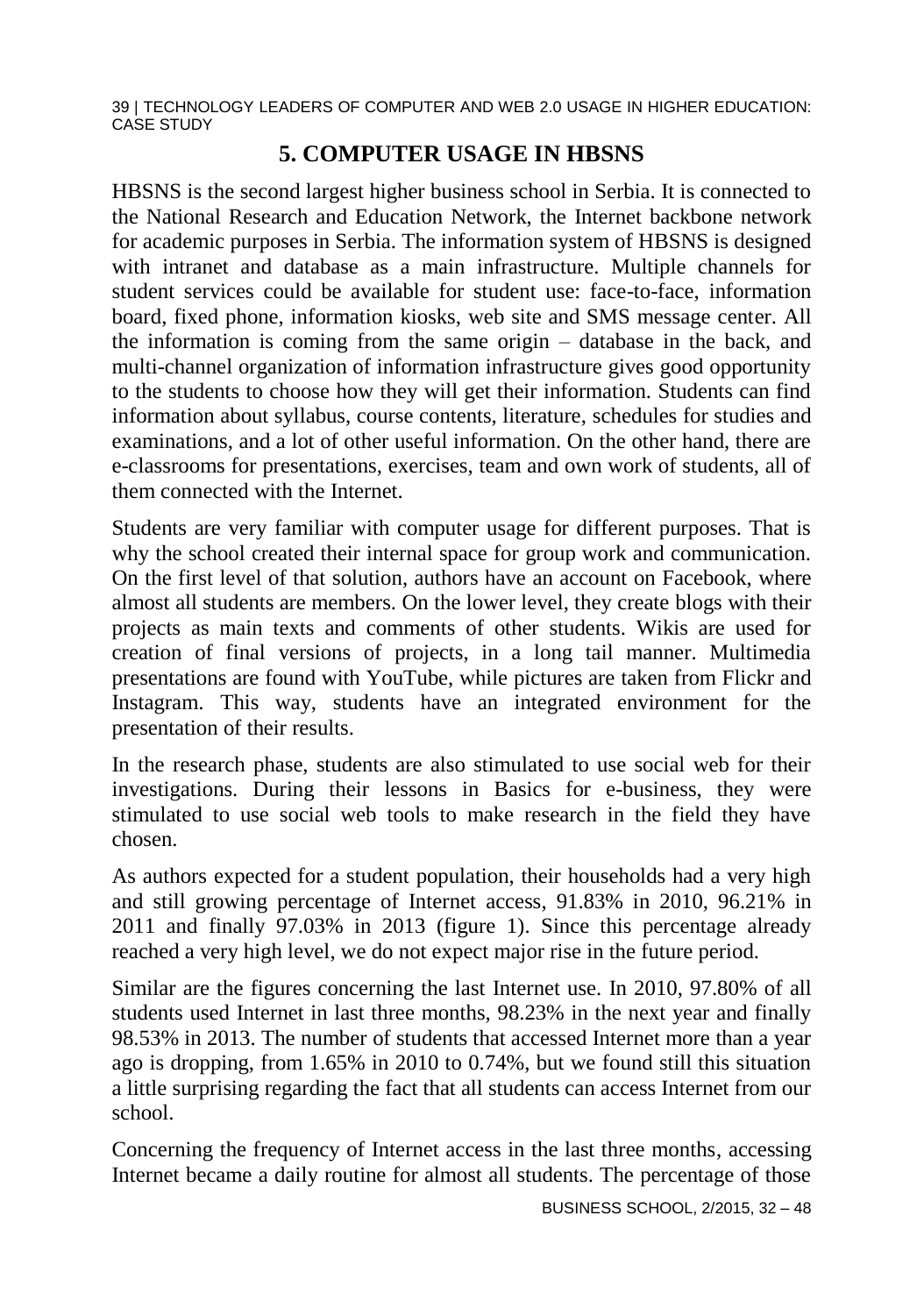who do it every day or almost every day was 88.72% in 2010, 88.39% in 2011 and raised to 94.03% in 2013 (figure 2). There were no significant changes in the group of those that accessed Internet at least once a week, but the figures show an important drop of students that accessed Internet at least once a month, from 5.13% in 2010 to 0.75% in 2013.



*Figure 1. Households with Internet access*



*Figure 2. Frequency of Internet access in the last three months*

BUSINESS SCHOOL, 2/2015, 32 – 48 Regarding the place of Internet use in the last three months, data show that students do that mostly from home (figure 3), 95.56% in 2013, but also from other people's house (41.48% in 2013) and from their place of education (32.59% in the same year). Comparing to the year 2010, the most important raise was the one concerning the use Internet from other people's house (9.48%), than the one relating to the use of Internet from home (8.06%), and finally from other places (5,48%). There were no significant changes regarding the use of Internet from the place of education. The figures related to the use of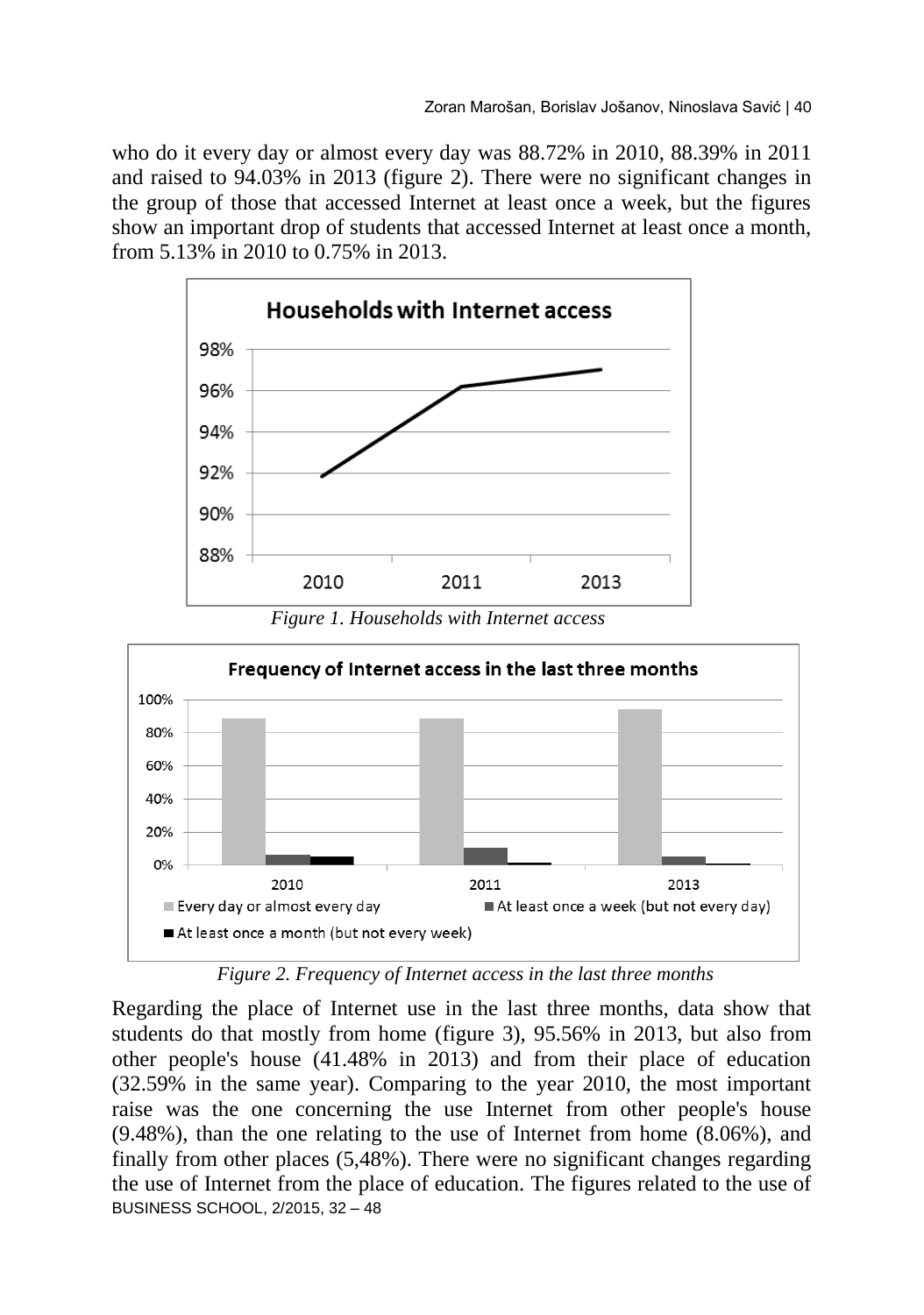Internet from a place of work (5.19% in 2013) seem to show that this is not student's favorite place to access Internet, but if we take into consideration that only about 6% of all students are employed it is obvious that the situation is opposite.



*Figure 3. Place of Internet use in the last three months*

On the topic of devices used for mobile Internet access (figure 4), there were no significant changes in the observed period. Students use the most 3G mobile phones (51.85% in 2013) and handheld devices (38.52%), laptops and notebooks away from home or work are next with 26.67%. Comparing to the 2010 year this represents a growth of 10.85% for 3G mobile phone and 7.17% for laptops and notebooks away from home or work.



*Figure 4. Devices used for mobile Internet access*

The last field of research that authors will present is about student's Internet activities. The most popular activity in the last observed year (2013) was

BUSINESS SCHOOL, 2/2015, 32 – 48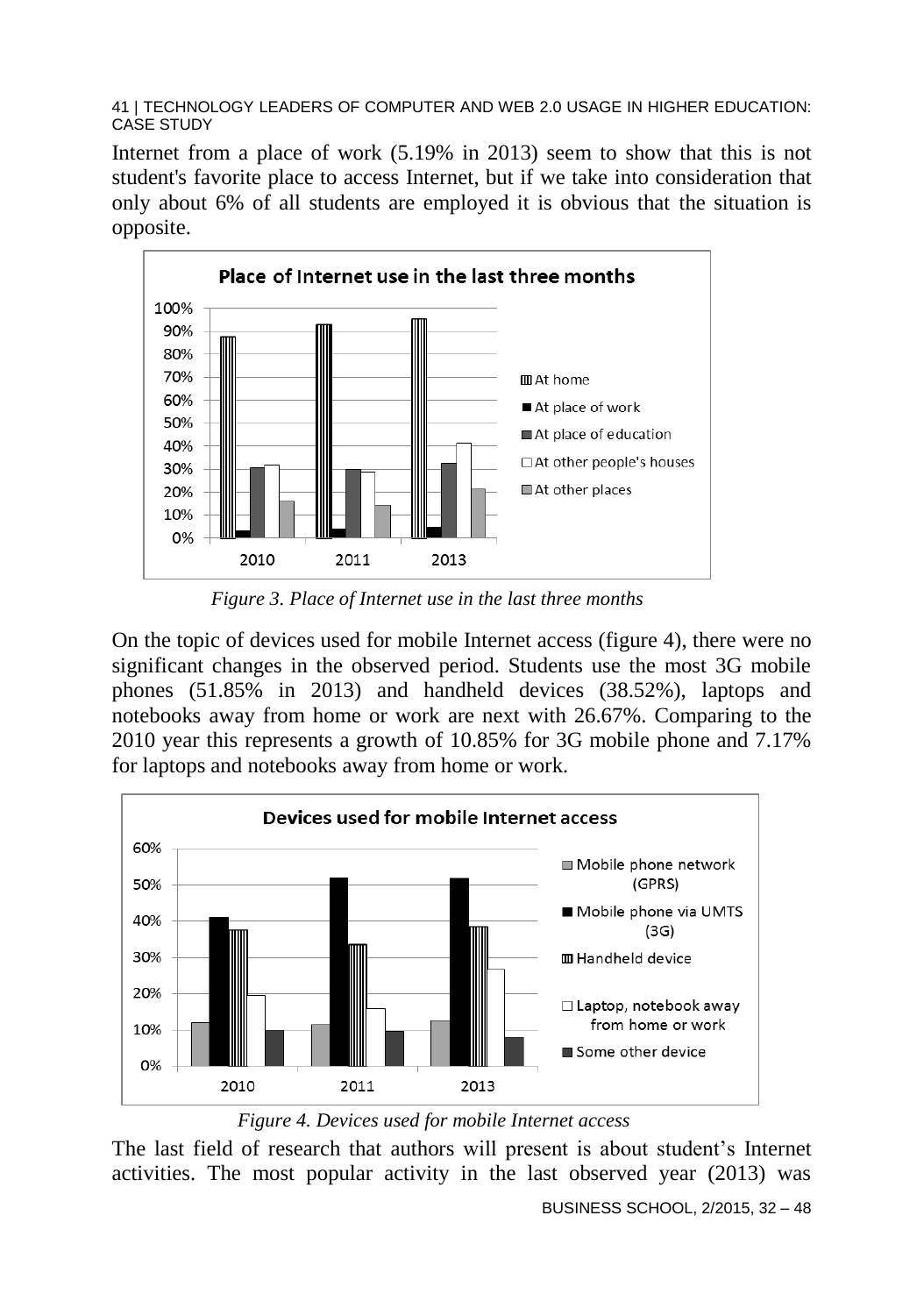posting messages to social media sites, 83% comparing to 70% in 2010. Top activities in are also sending/receiving e-mail (78.52%), playing/downloading games, images, films or music (75.56%), finding information about goods and services (64.44%) and finding information for learning purpose (61.48%). Activities that showed the most growth of popularity are reading/downloading online newspapers/news (58.52% in 2013 comparing to 37.50% in 2010) and finding information about goods and services (64.44% in 2013 comparing to 46.00% in 2010).

### **6. SOCIAL WEB IN THE HIGHER EDUCATION INSTITUTION**

As authors already said, they gave students the task to make research in the subject they choose, using different Web 2.0 tools. This was the part of teaching process for Introduction in e-business in HBSNS. Some of the main results related to this research authors will describe in further text.

The main tool used in finding contents for their studies among all of them was Google. All students in this research used it as the beginning spot for entering to the other tools. When they had to translate their results to the Serbian language, they used Google Translate in almost all of the cases.

In 2010, authors found 46.3% of students that were using Wikipedia (figure 5). Next research in 2011 notified that even 98.04% of students used Wikipedia for finding relevant information. Finally, authors found that 91.4% of students used Wikipedia in 2013. Those high rates of Wikipedia usage are expected, because of the nature of information presented by this tool.



*Figure 5. Usage of Wikipedia and YouTube*

BUSINESS SCHOOL, 2/2015, 32 – 48 Next information authors did not expect: on the second place is YouTube, with 27.6% of student users in the first year, 58.80% in the second, and 46.7% in the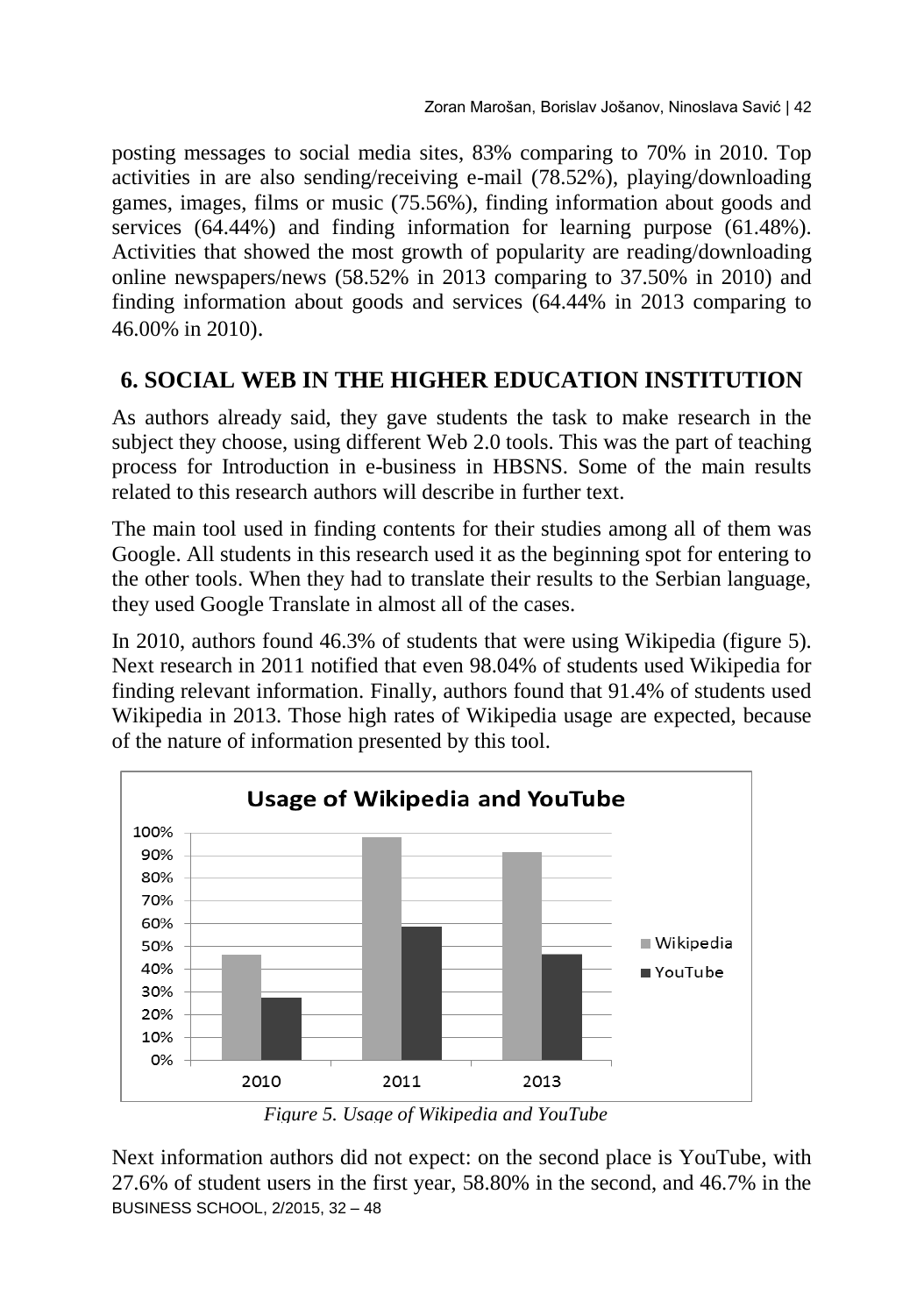last year of this research. The main reason why authors did not expect those high ranks of results is the fact that the multimedia information is not the common way to project presentation. Using YouTube, students had to type some contents, while all the other textual information they just copied and translated with automatic translators. The great popularity of YouTube is the main reason why so many students prefer using it.

Information about usage of Facebook in students' researches is in line with the penetration of this tool in Serbia (figure 6).



*Figure 6. Penetration of social networks*

In 2010, authors found only 3.7% of information taken from this social network, next year there were 54.90% of users among that group, while in 2013 authors registered that even 95.2% of students used Facebook for their research. Authors did not found any usage of Twitter in 2010, 3.7% of them used Twitter for their research in 2011, while 24.9% of them used in the last research. Among the other social networks, students used 2.1% of students used MySpace in 2010, 6.8% in 2011, while there were no users in 2013, but authors registered that 8.5% of them used LinkedIn and 2.1% used Tripod in this last year of the research.

Some kinds of surprises are the results that show the numbers of blogs users (figure 7).

Although authors expected, the number that is near the Wikipedia users, they found that only 13.5% in the first year of this research, 50.98% used different blogs in 2011 and 61.7% in 2013. Average numbers of used blogs among their users are 1.55 visits in 2010, 2.15 in 2011, and 3.24 in 2013. The only explanation for these results, which authors could offer, is the lower levels for this kind of information on Google lists.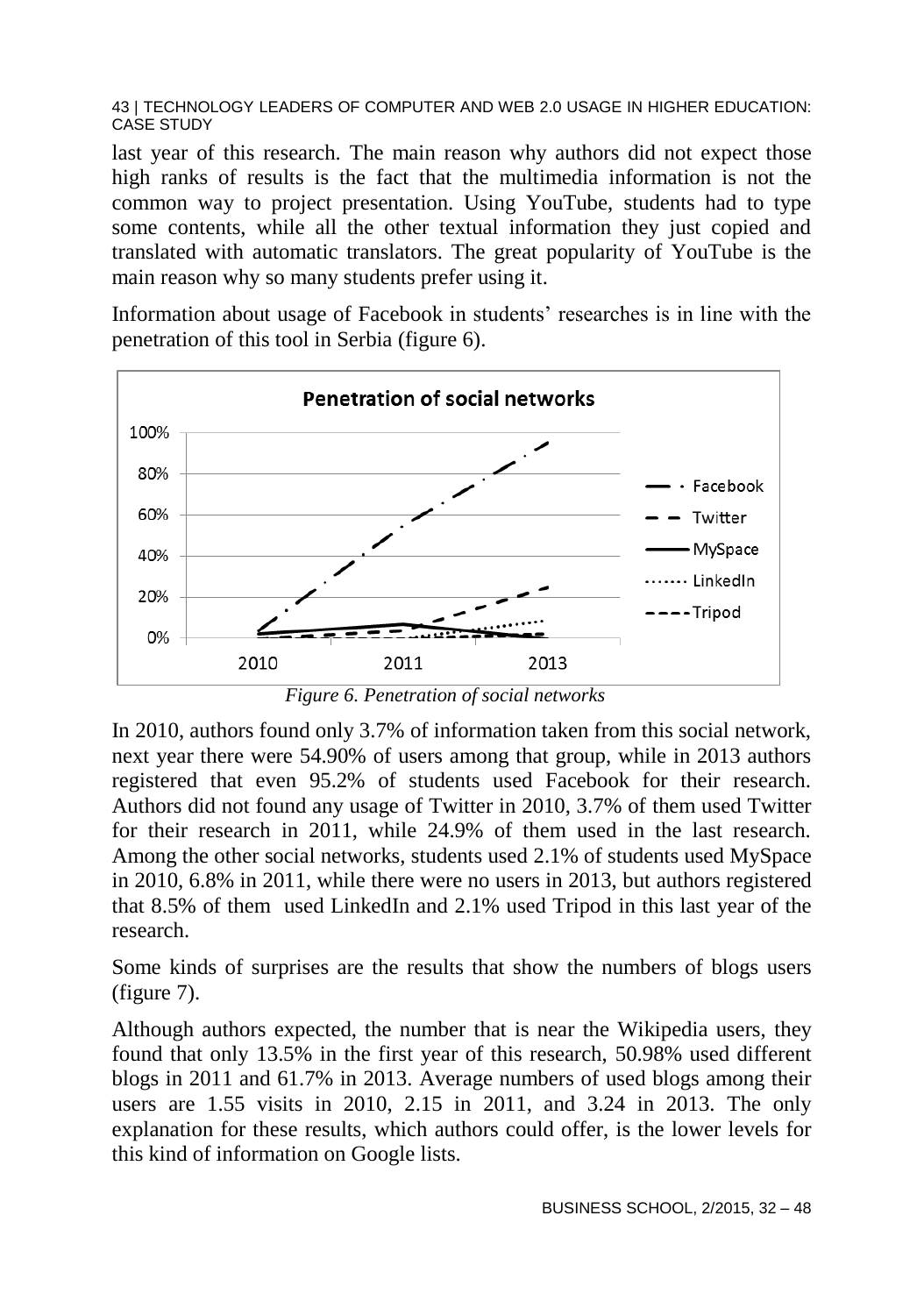

*Figure 7. Blog users*

Finally, authors found relatively lower number of students that used Flickr and Instagram (figure  $8$ ) – there are  $8.7\%$  of Flickr users in 2010, 30.39% in 2011 and 9.5% in 2013, while they registered 20.6% of Instagram users in 2013. Popularity of Flickr and Instagram among the students in Serbia is much lower than other social web services, where Instagram is strongly taking the leading position in this segment of usage.





In the last research in 2013, authors found for the first time WikiMapia users, where 4.6% of students used this upcoming social web tool.

### **7. DISCUSSION AND CONCLUSIONS**

Analyzing basic data regarding the use of Internet, authors conclude that students have excellent prerequisites to use features and tools designed to improve their education process. Almost all of them have access to Internet from their households. Those who cannot use Internet from home have the possibility to do it from our school.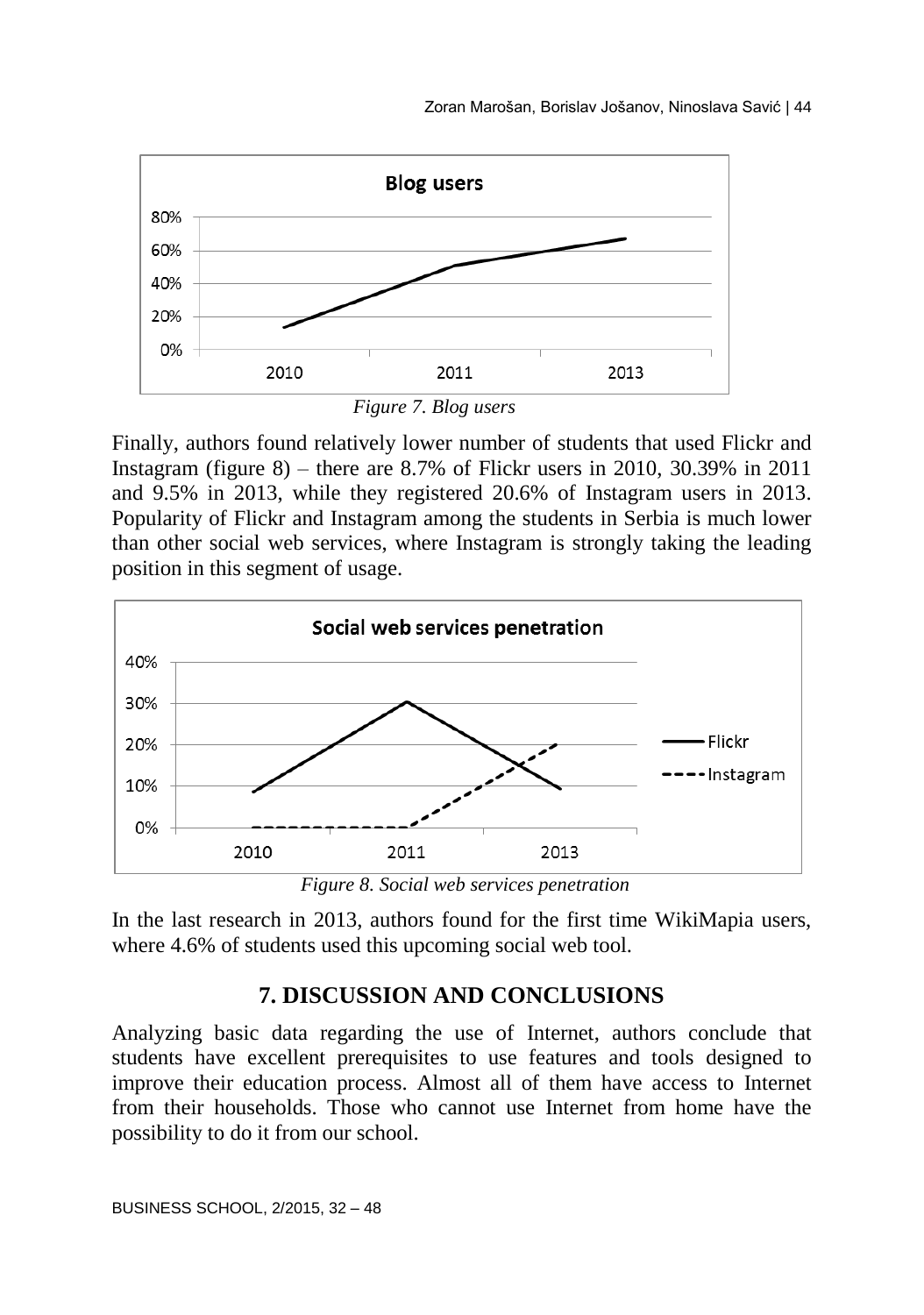Great majority of examinee used Internet in the last three months and they did that every day or almost every day. When authors compare the percentages of our students referring to the last Internet use and the frequency of Internet access in the last three months with the same data for the students in the European Union (28 countries), they do not find any significant differences in the three investigated years.

In fact, authors find that figures are substantially different only for the indicator referring to the place of Internet use in the last three month, where the students from European Union accessed Internet from their place of education twice as much as their Serbian colleagues.

Our opinion is that students are adopting new ICT and tools easily, and they find ways to use them in different situations. This adoption is very democratic, because they are using all of them, no matter what is their main purpose. Authors also find that they have favorite tools, no matter what these tools are designed for. There are significantly more users of Wikipedia from YouTube, but that fact is relied with the aims of these tools. While Wikipedia is constructed to collect and present information mainly in textual form, information in Youtube is in the unsuitable form for the presentation in the form of project, but the popularity and ease of use of this multimedia tool is guiding significant group of students to choose Youtube contents for references in their projects.

An interesting fact is that authors find the same trends of their usage. The peak of their usage was in 2011, after that authors found the lower level of results for their usage. Authors find the reasons for that in the constant growth of blogs and especially high rate of social network usage. Their common conclusion for this group of results is that the participation picture of different social web tools is changing regarding their popularity. The results of this research are indicating that their choices about favorite Web 2.0 tools are changing according to their common popularity in the user's population.

Analyzing the world of social media usage, authors find that Serbia is mainly Facebook oriented. According to Surčulija et al. (2011), first four places on the list of the most popular social media networks, authors find Facebook on the first place, Youtube on the second, Blogger on the third, and Twitter on the fourth place. This trend of usage authors also find among the students in this group. From the dynamic perspective, MySpace loosed their popularity among the students, while the usage of Twitter shows constant growth. In the last year of the research, authors noticed the usage of relatively new social networks – LinkedIn and Tripod. Those results present information that social networks usage has its leader, but there are significant practices of other tools.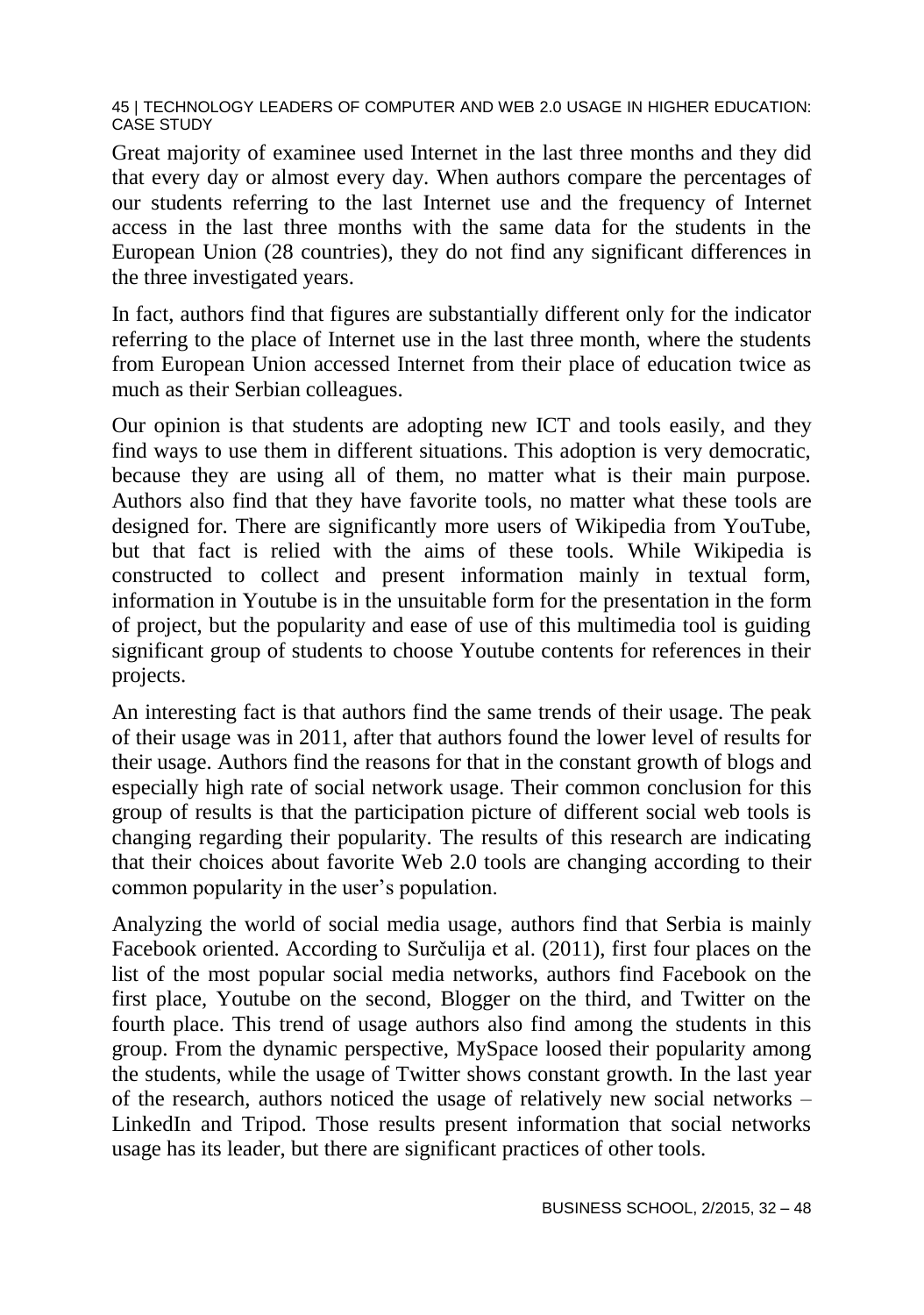Similar situation is among the picture presentation tools, where the Picture from the real life is also reflected on the project results: the domination of Flickr is threatened in later years by the growing popularity of Instagram.

The results of this research also showed us that contents in finished projects were well structured and interesting, while multimedia contents brought a new dimension to these research results. These new project structures, where students have to use computers in order to form complete content, is spontaneously created by them, presuming that their mentors will accept it as a normal fact.

Finally, the time that they used for the creation of their projects was significantly lower from the time used for the classic research. The quality of their research was not analyzed, but the presentation of information was very interesting, with a lot of illustrations and pictures.

### **REFERENCES**

- Ahrens, A., Wen, M. L. Y., Huang, Y. H., Zascerinska, J., & Bassus, O. (2010). A Comparative Study of the Relationship between Social Dimension of Web 2.0 Technologies and E-Learning: Students' View in Germany and Taiwan. *Innovation and Entrepreneurship and its Implications in Engineering and Business Education*. Philippines: Manila.
- Amersdorffer, D., Bauhuber, F., & Oellrich, J. (2012). The economic and cultural aspects of the social web: Implications for the tourism industry. *Journal of Vacation Marketing.* 18(3), 175-184.
- Anderson, P. (2010). *What is Web 2.0? Ideas, technologies and implications for education*. Retrieved from http://www.scribd.com/doc/300024/What-isweb-20-Ideas-technologies-and-implications-Paul-Anderson.
- [Brusilovsky,](http://www.mendeley.com/profiles/peter-brusilovsky/) P., & Peylo, C. (2003). Adaptive and Intelligent Web-based Educational Systems, *International Journal of Artificial Intelligence in Education*, 13(2-4), 159-172.
- Casey, G., & Evans, T. (2011). Designing for Learning: Online Social Networks as a Classroom Environment. *The International Review of Research in Open and Distance Learning*, 12(7), 1-26.
- Chi, H. (2012). Who Knows? Searching for Expertise on the Social Web. *Communications of the ACM*, 55(4), 110-110.
- Chou, H. W., Chang, K. C., & Lin, Y. H. (2013). Investigating Facebook and Google usage in Taiwan's college students. *International Journal of Services Technology & Management*, 19(4-6), 201-218.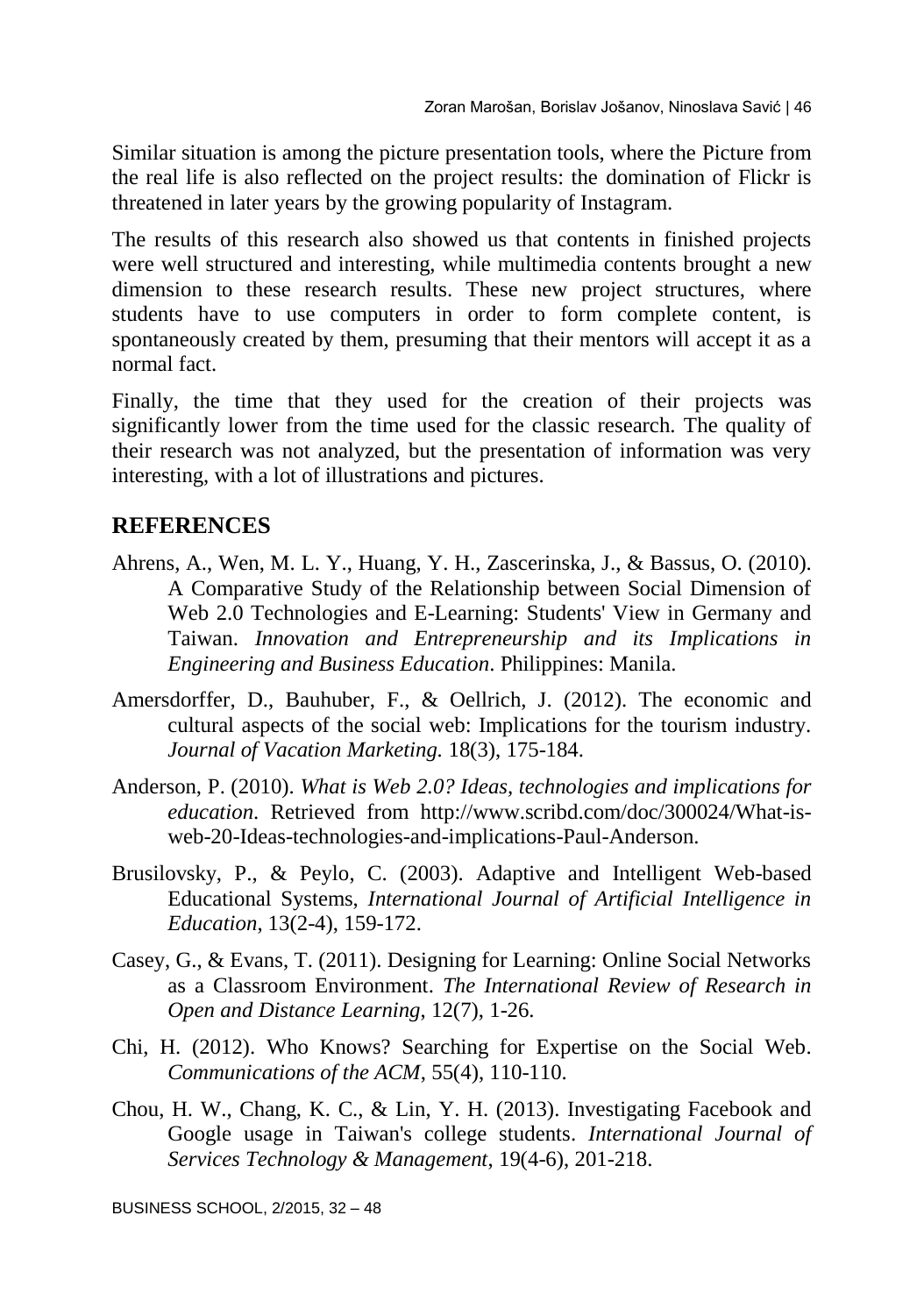- Devedžić, V. (2004). Education and the Semantic Web. *International Journal of Artificial Intelligence in Education*, 14(2), 165-191.
- Fieseler, C., & Fleck, M. (2013). The Pursuit of Empowerment through Social Media: Structural Social Capital Dynamics in CSR-Blogging. *Journal of Business Ethics*, 118(4), 759-775.
- European Commission. *Eurostat – Information Society Data Collection*. Retrieved from http://epp.eurostat.ec.europa.eu/portal/page/portal/information\_society/int roduction/
- Greenhow, C. (2007). What Teacher Education Needs to Know about Web 2.0: Preparing New Teachers in the 21st Century. In: R. Carlsen et al. (eds.), *Proceedings of Society for Information Technology & Teacher Education International Conference 2007 (*pp. 1989-1992).
- Hew, K. F., & Cheung, W. S. (2013). Use of Web 2.0 Technologies in K-12 and Higher Education: The Search for Evidence-Based Practice. *Educational Research Review*, 9, 47-64.
- Jošanov, B., Marošan, Z., & Tomić, R. (2010). ICT as a Facilitator for e-Learning 2.0 Implementation. In: *Proceedings from IASK Teaching and Learning 2010 International Conference* (pp. 734-738), Seville.
- McLean, R., Richards, B. H., & Wardman I. (2007). The effect of Web 2.0 on the future of medical practice and education: Darwikinian evolution or folksonomic revolution? *Medical Journal of Australia*, 187(3), 174-177.
- O'Reilly, T. (2007). What is Social web: Design Patterns and Business Models for the Next Generation of Software. *International Journal of Digital Economic,* 65, 17-37.
- Paavola, S., Lipponen, L., & Hakkarainen, H. (2004). Models of Innovative Knowledge Communities and Three Metaphors of Learning. *Review of Educational Research*, 74(4), 557-576.
- Peštek, A., Kadić-Maglajlić, S., & Nožica, M. (2012). Implications of Web 2.0 Usage in Higher Education. *[International Journal of Management Cases](javascript:__doLinkPostBack()*, 14(1), 3-12.
- Pritchett, C. C., Wohleb, E. C., & Pritchett, C. G. (2013). Educators' Perceived Importance of Web 2.0 Technology Applications. *TechTrends: Linking Research and Practice to Improve Learning*, 57(2), 33-38.
- Sangeeta [Namdev, D.](javascript:__doLinkPostBack() (2012). ICT and Web Technology Based Innovations in Education Sector. *Turkish Online Journal of Distance Education,* 13(4), 256-268.